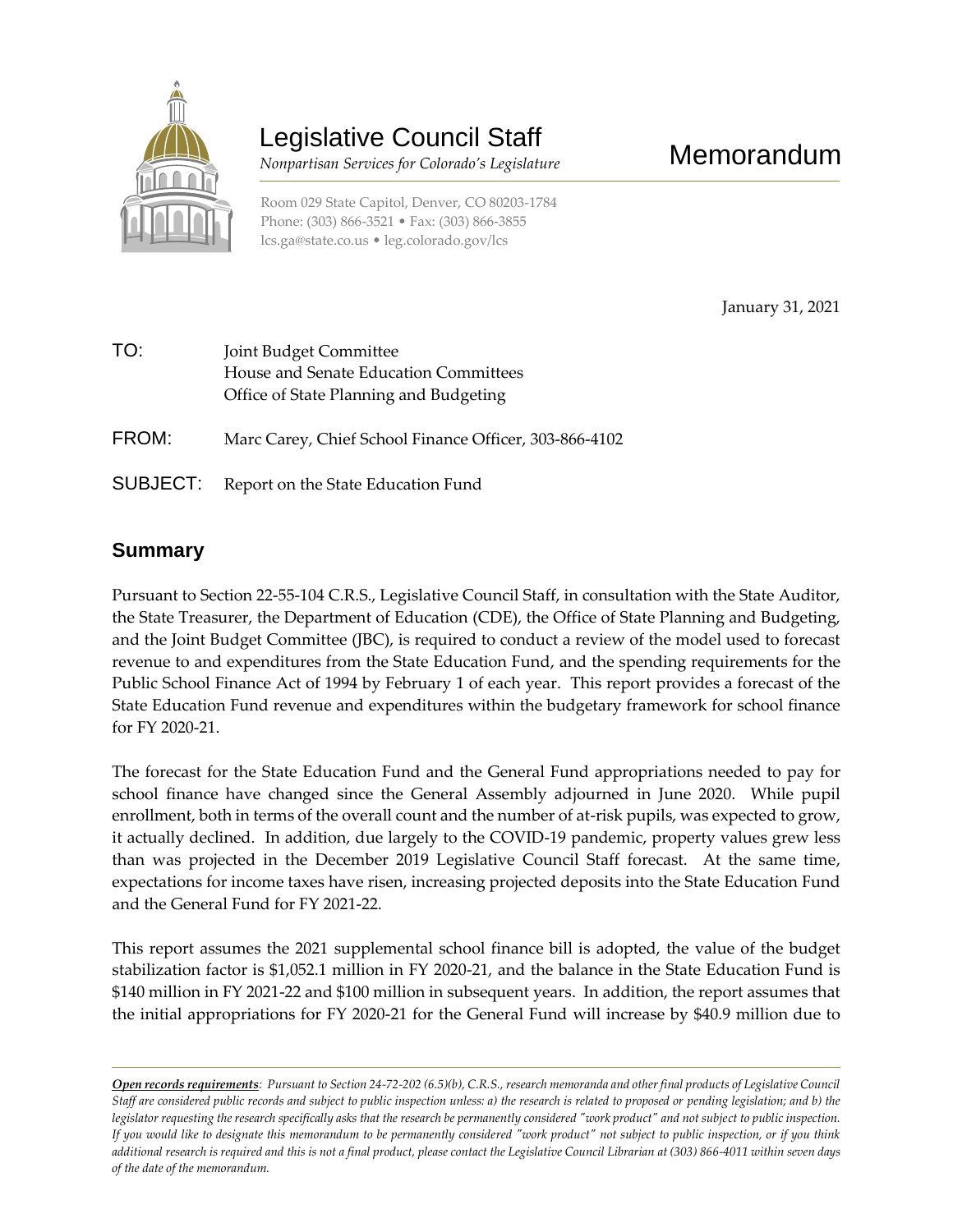enrollment and property value changes, while the appropriation for the State Education Fund will remain at its current level.

As a result of these current year changes, General Fund support for school finance will decrease 10.6 percent in FY 2021-22 and increase 11.6 percent in FY 2022-23. This results in a year-over-year decrease in General Fund support for school finance of \$397.6 million in FY 2021-22 and an increase of \$398.9 million in FY 2022-23.

The model used to project the State Education Fund balance was updated to reflect actual data for the current budget year, the December 2020 Legislative Council Staff revenue and economic forecast, and the recent release of the 2020 inflation rate by the federal government. Increases in school finance and categorical funding are based on the actual inflation rate of 2.0 percent applicable for FY 2021-22. The income tax diversion to the State Education Fund is projected to grow at an average annual rate of 3.8 percent through FY 2021-22.

### **Amendment 23 and the State Education Fund**

Article IX, Section 17, of the Colorado Constitution, enacted by the voters at the November 2000 election as Amendment 23, created the State Education Fund (SEF). It diverts an amount equal to one-third of one percent of taxable income to the fund. It also requires the General Assembly to increase the statewide base per pupil funding amount under the school finance act and total state funding for categorical programs by at least the rate of inflation each year. Money in the SEF may be used to meet these minimum education funding requirements. In addition, the General Assembly may appropriate money from the SEF for a variety of other education-related purposes as specified in the state constitution.

### **Requirements for a Study**

Following voter approval of Amendment 23, the Legislative Audit Committee contracted with Pacey Economics to develop a model (SEF model) to predict the impact of policy decisions and economic conditions on the balance of the SEF and on General Fund appropriations for public elementary and secondary education. As Pacey Economics noted, the balance of the SEF is integrally tied to the level of General Fund appropriations. The greater the increase in General Fund appropriations, the greater the SEF balance and the greater the amount of money available for public education programs. Appropriations for public education affect the amount of money available for other state programs because they compete for the same pool of money. The SEF model provides a method to project school finance and categorical program spending under the requirements of Amendment 23. Legislative Council Staff also predicts the amount of income tax revenue diverted to the fund. Given the projections for revenue and spending, the SEF model is used to estimate the impact of different General Fund appropriations on the SEF balance, based on different scenarios for changing overall school finance funding.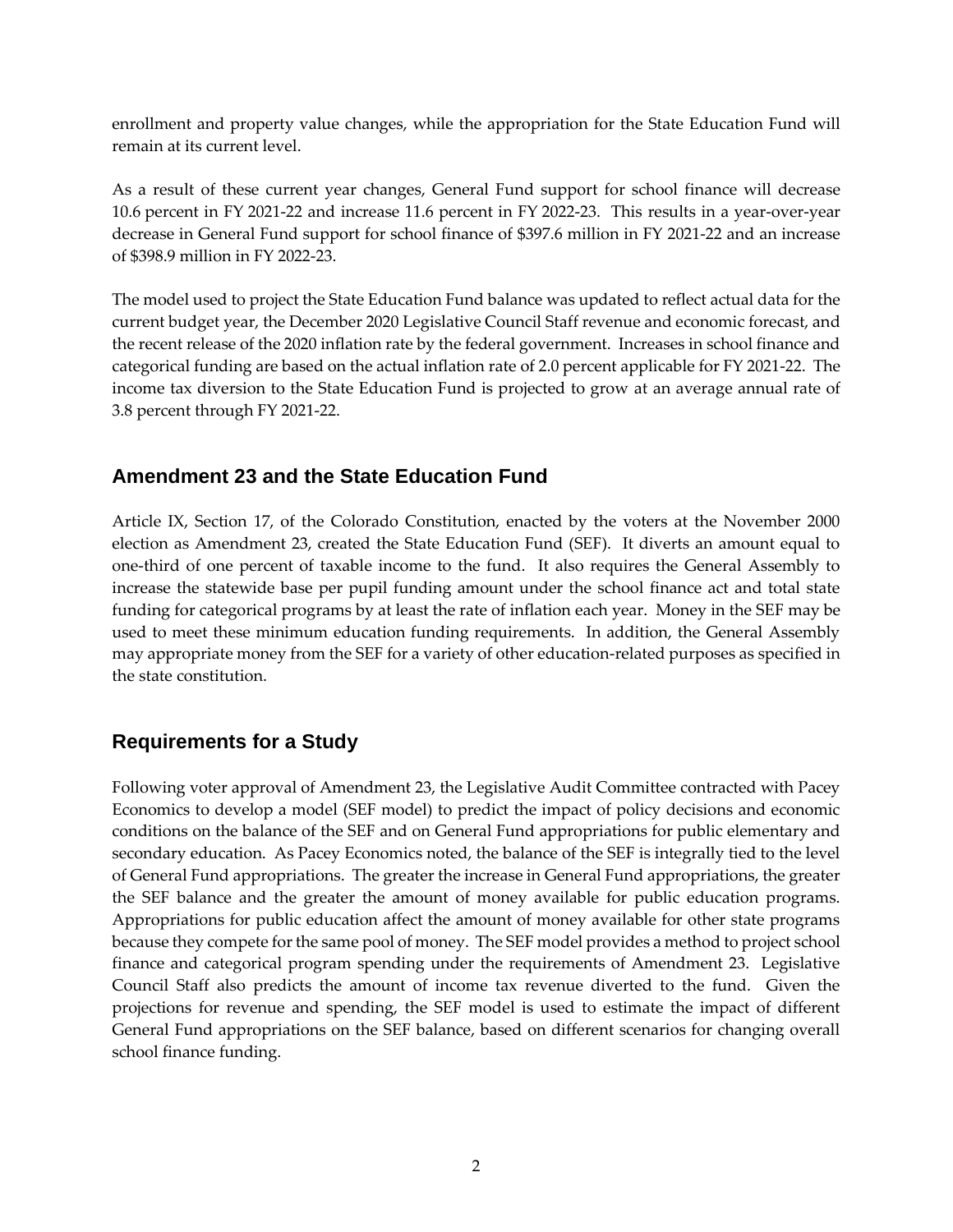**Annual report.** State law anticipates an annual updating of the SEF model to accommodate actual data and changes in policy or economic conditions. Section 22-55-104 (3), C.R.S., requires a yearly report on the SEF that addresses the following:

- the reasonableness of the assumptions used to forecast SEF revenue and expenditures and revisions to the assumptions;
- revenue projections for the SEF;
- projections of the total amount of state money necessary to increase the statewide base per pupil funding amount and total categorical program funding by the rate of inflation in FY 2020-21;
- projections of the amount of money available from sources of revenue other than the General Fund and the SEF to meet the funding requirements of Amendment 23;
- the stability of the SEF;
- an estimate of the maximum amount of money that can be appropriated from the SEF and the minimum amount of money that can be appropriated from the General Fund for FY 2021-22 to meet the Amendment 23 funding requirements without adversely impacting the solvency of the SEF or the ability of the General Assembly to provide the Amendment 23 minimum funding increases in the future; and
- estimates of various General Fund appropriation levels above the minimum level and their impact on the amount of money available in the SEF to provide funding in FY 2021-22 for additional programs that are consistent with the provisions of Amendment 23.

This year's report assumes passage of the 2021 supplemental budget bill for school finance, as initially drafted for the Joint Budget Committee. This bill makes mid-year adjustments for education funding in FY 2020-21, reducing the value of the budget stabilization factor to \$1,052 million, and holding the budget stabilization factor at this level in FY 2021-22. The JBC, the Governor's Office, and the General Assembly will analyze in greater detail the FY 2021-22 appropriations from the General Fund and the  $SEF$  — and the laws that drive these appropriations — in the coming weeks. Thus, much will change during the 2021 legislative session that will affect the analysis presented in this report.

### **Updated Revenue and Expenditure Forecasts**

The General Assembly is able to allocate funding for public schools between the General Fund, the SEF, and other cash funds as it wishes. In the 2021 legislative session, the General Assembly will confront policy questions regarding the overall amount of state funding to allocate for school finance and other education-related programs in FY 2021-22 and how much money to retain in the SEF to pay for future increases in school finance. Under current law, the projected balance in the SEF is forecast to be nearly \$440.4 million at the end of FY 2020-21.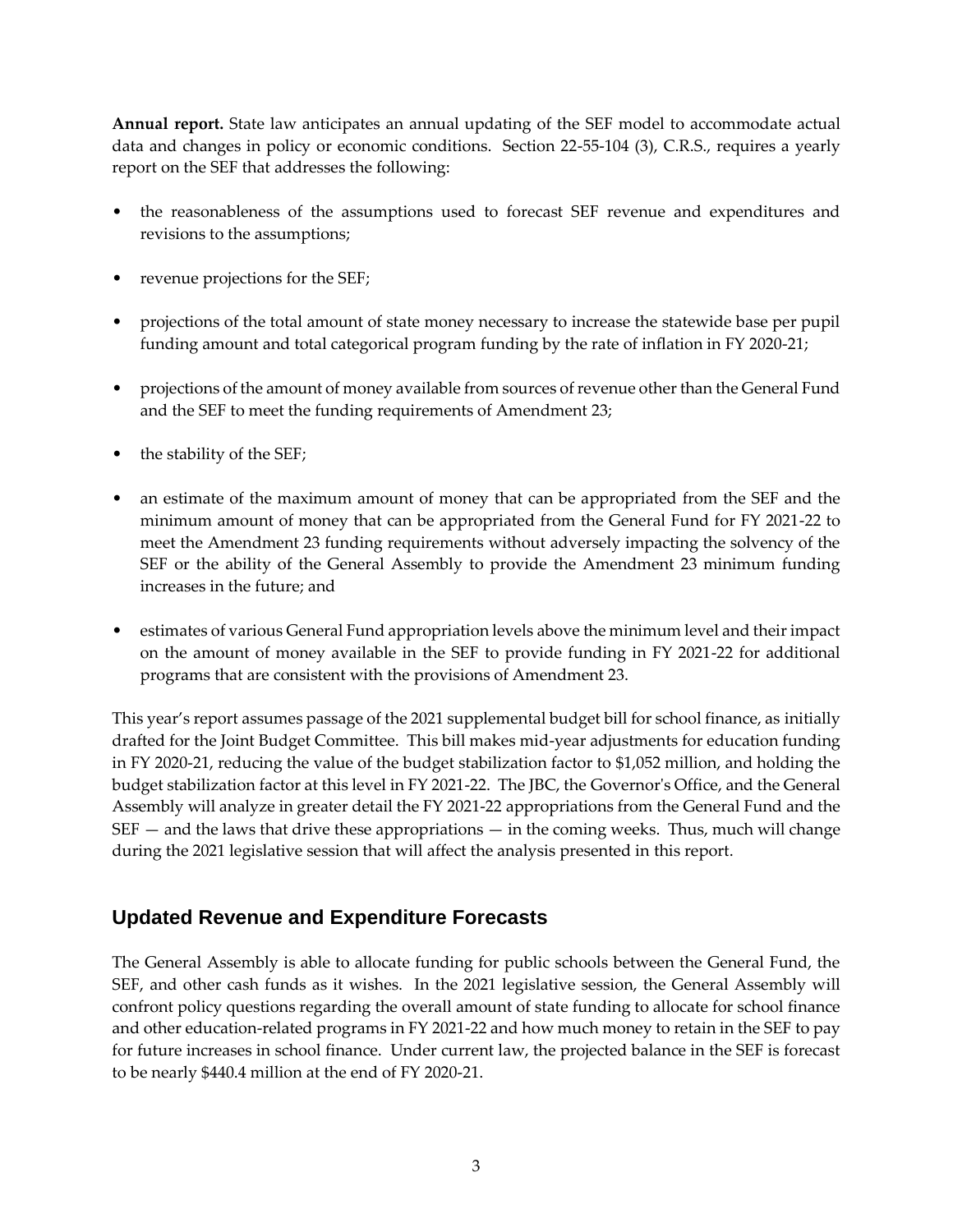**Updates to SEF Model.** The basic framework of the SEF model is retained for this report; there are no major changes in the structure of the model since this report was last published in 2020. Inputs to the model have been updated to incorporate law changes enacted by the General Assembly, actual school funding data for FY 2020-21, revisions to forecasts of economic indicators, and the most recent Legislative Council Staff forecast of pupil counts and assessed values. Like prior school finance bills, House Bill 20-1418 included a budget stabilization factor that reduced the overall amount of funding for school finance by about \$1,174 million. In addition, this report assumes that the General Assembly will approve the 2021 supplemental funding bill, which reduces the value of the budget stabilization factor in the current budget year to about \$1,052 million. Because current law holds the value of the budget stabilization factor constant in FY 2021-22, a comparison of subsequent budget years assumes that the value of the budget stabilization factor will remain at this level indefinitely.

**Projections for property taxes**. Property and specific ownership taxes provide the local contribution for school district funding under the school finance act. When these local revenue sources produce more revenue, requirements for state aid decrease for a given level of education funding. In FY 2020-21, the local share totaled just over \$3.0 billion. In FY 2021-22, the total local share for school finance is projected to increase by \$33.8 million compared with FY 2020-21. The relatively small increase for the 2021 reassessment year is due to the reduction in value in some nonresidential property classes resulting from the COVID-19 pandemic.

The Gallagher Amendment in the Colorado Constitution was repealed by Amendment B in the 2020 general election. As a result, the residential assessment rate is no longer required to adjust in order to maintain a constant relationship between the statewide share of residential taxable value and the statewide share of nonresidential taxable value. During the 2020 legislative session, the General Assembly passed Senate Bill 20-223, which fixed the residential assessment rate at 7.15 percent and the nonresidential assessment rate at 29 percent indefinitely.

**Assessed value and property tax growth.** Property taxes account for just over 93 percent of the local contribution to the school finance act. Most school districts impose the same property tax rate, or mill levy, from year to year. Thus, yearly changes in tax revenue depend upon changes in the tax base, or assessed value, of school districts. After jumping 17.0 percent in 2019, assessed values increased 0.5 percent in 2020. This resulted in about \$34 million more in property taxes for school finance than the prior year.

**Higher inflation increases overall funding requirements**. Expenditures for school finance are a function of pupil counts and inflation. The statewide base per pupil funding level must increase by inflation each year, as specified by Amendment 23. The base level is subsequently adjusted for costof-living and size factors unique to each school district, and multiplied by pupil count to determine each school district's preliminary funding level. Additional funding is also provided for at-risk and online pupils, prior to the application of the budget stabilization factor. The budget stabilization factor is a percentage cut in each school district's total program funding that is determined annually by the General Assembly, and reduces the amount of state aid received by a district.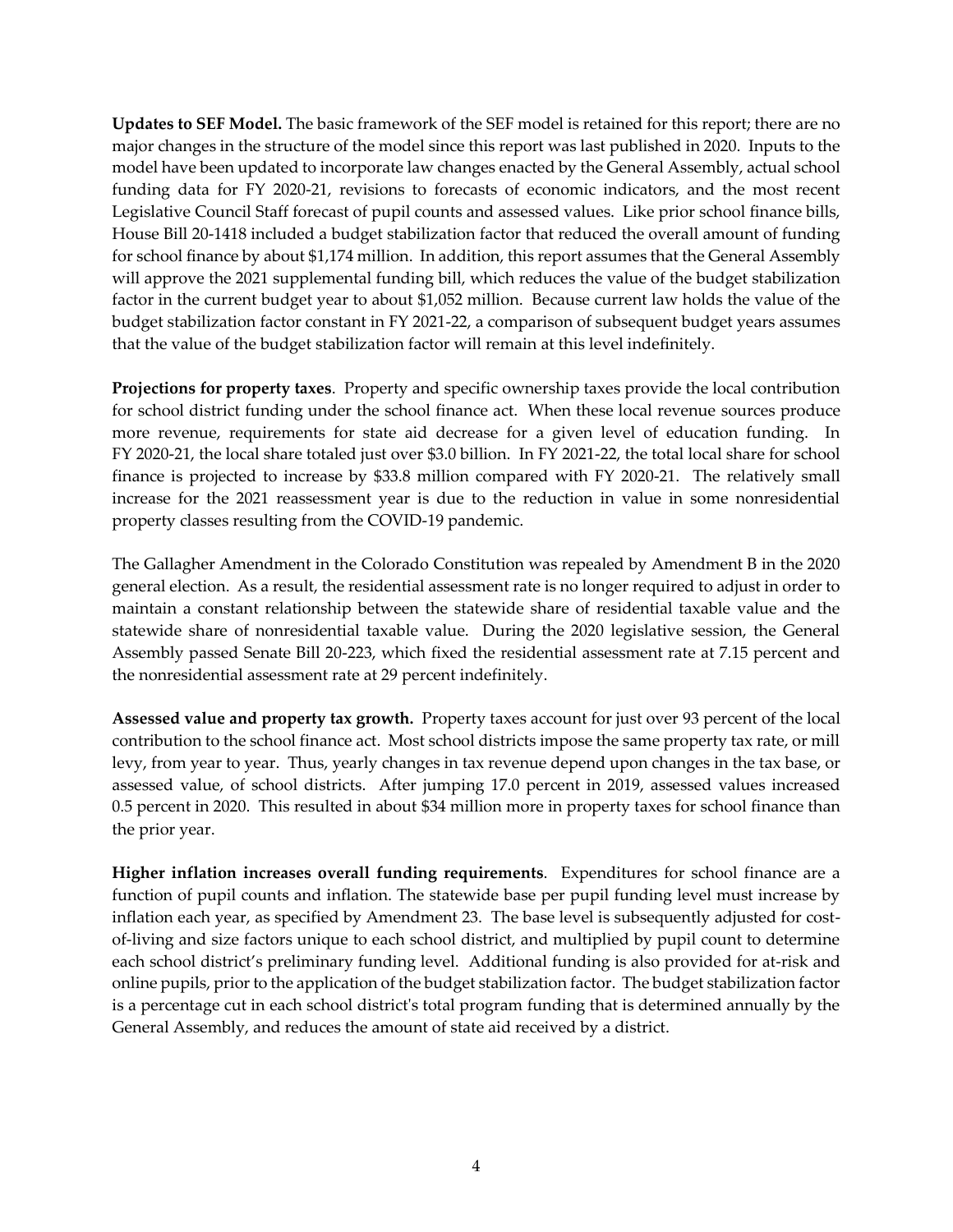As described in more detail later in this report, a higher inflation forecast increases the overall cost of school finance. In addition, total state funding for categorical programs also increases with a higher inflation rate. For FY 2021-22, the inflation rate increased from the 1.2 percent forecast in May 2020 to the recently released actual rate of 2.0 percent. This increased total program funding before the budget stabilization factor by nearly \$86 million. Figure 1 illustrates the change in projected inflation rates.





*Source: U.S. Bureau of Labor Statistics and Legislative Council Staff Forecasts. \*Reflects actual 2020 inflation and 2021 projections from the LCS December 2020 forecast.*

**Revenue projections for the State Education Fund.** One-third of one percent of taxable income on state income tax returns is deposited in the SEF. This amount translates to about 7.2 percent of state income tax revenue. Money is diverted to the fund monthly, based on quarterly estimates of taxable income. Errors in the amount deposited in the fund in any fiscal year are corrected in the following fiscal year by adjusting the amount of the transfer. Any money remaining in the fund at the end of a fiscal year stays in the fund.

The projections of revenue to the fund in this report are based on the December 2020 Legislative Council Staff revenue forecast. The income tax revenue deposited in the fund is expected to increase at an average annual growth rate of 3.8 percent between FY 2019-20 and FY 2021-22, as illustrated in Table 1. The table also compares the current projections of income tax revenue to the SEF with those from the May 2020 forecast. Actual income tax diversions to the fund for FY 2019-20 were \$18.2 million higher than projected last May. Expected income tax diversions over the next two years have also increased by \$225.6 million compared with projections from May 2020. For FY 2021-22, income tax revenue to the SEF is expected to total \$698.7 million.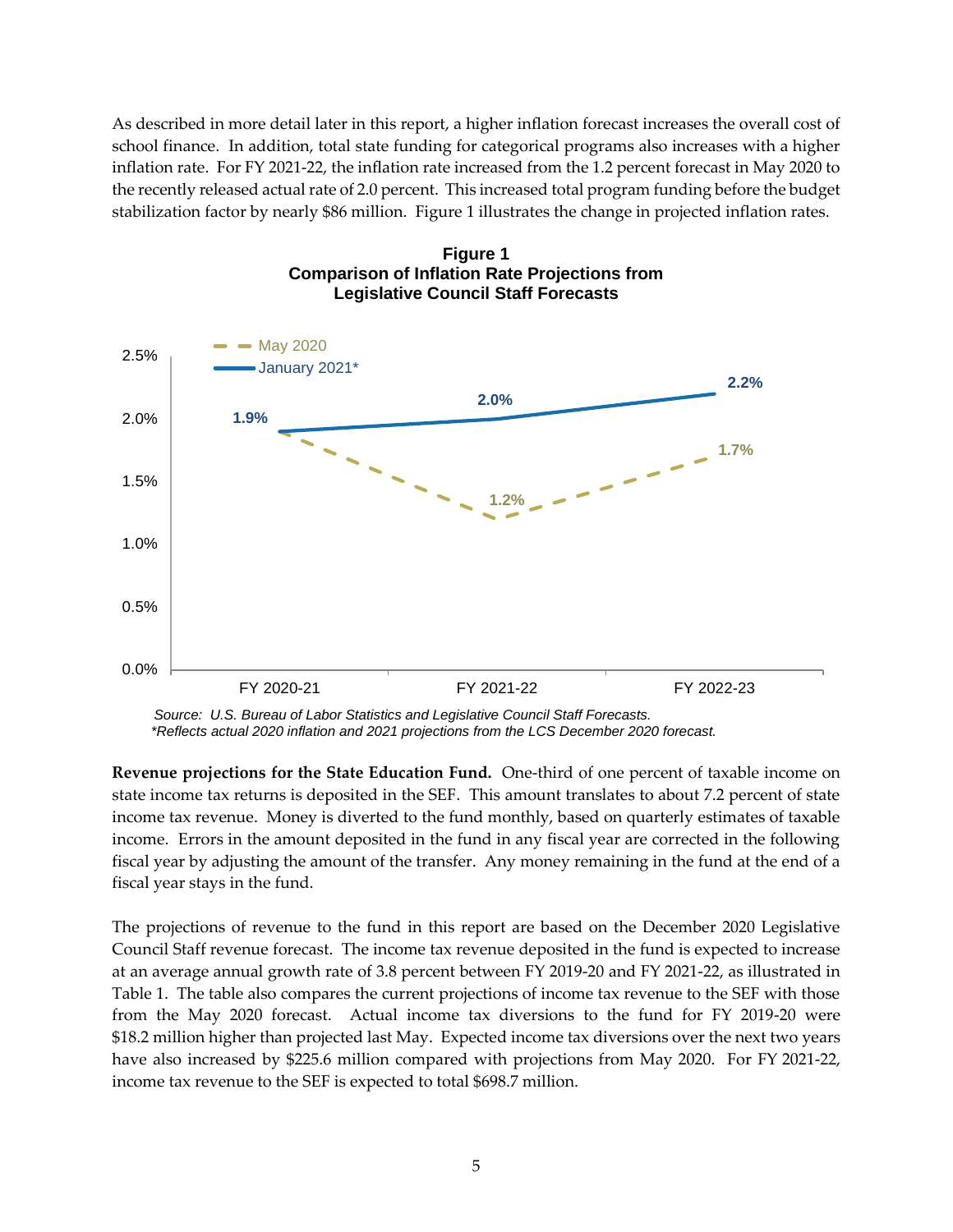|                    |           | December 2020 Forecast |           | May 2020 Forecast |                     |
|--------------------|-----------|------------------------|-----------|-------------------|---------------------|
|                    | Income    | Year-to-Year           |           | Year-to-Year      | Change in Projected |
| <b>Fiscal Year</b> | Tax       | % Change               | Tax       | % Change          | <b>SEF Revenue</b>  |
| FY 2019-20         | \$647.2   | $-6.6\%$               | \$629.0   | $-9.3%$           | \$18.2              |
| FY 2020-21         | \$706.6   | 9.2%                   | \$544.5   | $-13.4%$          | \$162.1             |
| FY 2021-22         | \$698.7   | $-1.1%$                | \$635.2   | 16.7%             | \$63.5              |
| <b>Total</b>       | \$2,052.5 |                        | \$1,808.7 |                   | \$243.8             |

#### **Table 1 Projections of Income Tax Revenue to State Education Fund** *Dollars in Millions*

In addition to the income tax diversion, the SEF also earns interest. Amendment 23 requires that all interest earned on money in the fund be retained in the fund and be used before any principal is depleted. The fund is currently invested in all short-term investments, called the treasury pool. The treasury pool is currently earning interest of about 0.8 percent annually. The modest rate of return is attributed to the types and timing of investments, as much of the treasury pool is invested in fixed-income securities. These securities provide a guaranteed rate of return for the duration of the investment. As these securities mature, the rate of return will depend on available investment options and market conditions. Under the current practice of disbursing the school finance appropriation as late in the fiscal year as possible, the balance of the SEF builds over the course of the fiscal year, earning interest, and then drops at the end of the fiscal year when the most significant expense is paid.

### **State Money Needed to Meet Amendment 23 Funding Requirements in FY 2021-22**

Amendment 23 requires the statewide base per pupil funding amount for preschool through twelfth grade education to increase annually by the inflation rate. The same requirement applies to state funding for categorical programs. Under current law, meeting these two obligations are expected to cost the state just over \$3.7 billion in FY 2021-22, as illustrated in line 10 of Table 2. This represents an increase of about \$81 million from the Amendment 23 requirements in FY 2020-21. Note that the school finance and categorical program dollar amounts in Table 2 are based on the recently released actual inflation rate of 2.0 percent for 2020.

**School finance funding.** Under current law, the projected statewide base per pupil funding amount for FY 2021-22 is \$7,225.28, an increase of \$141.67 over the current budget year. When combined with a 0.3 percent expected decrease in the funded pupil count, total funding for school finance is projected to be \$8,442.9 million, an increase of \$151.9 million over the current budget year, before application of the budget stabilization factor (line 3). Local property and specific ownership taxes are expected to increase by \$33.8 million, resulting in a net increase in state aid of \$118.1 million (line 5). Assuming passage of the 2021 supplemental school finance bill, the budget stabilization factor will be set at \$1,052.1 million in FY 2020-21, and state aid for school finance will increase by \$118.1 million (line 7).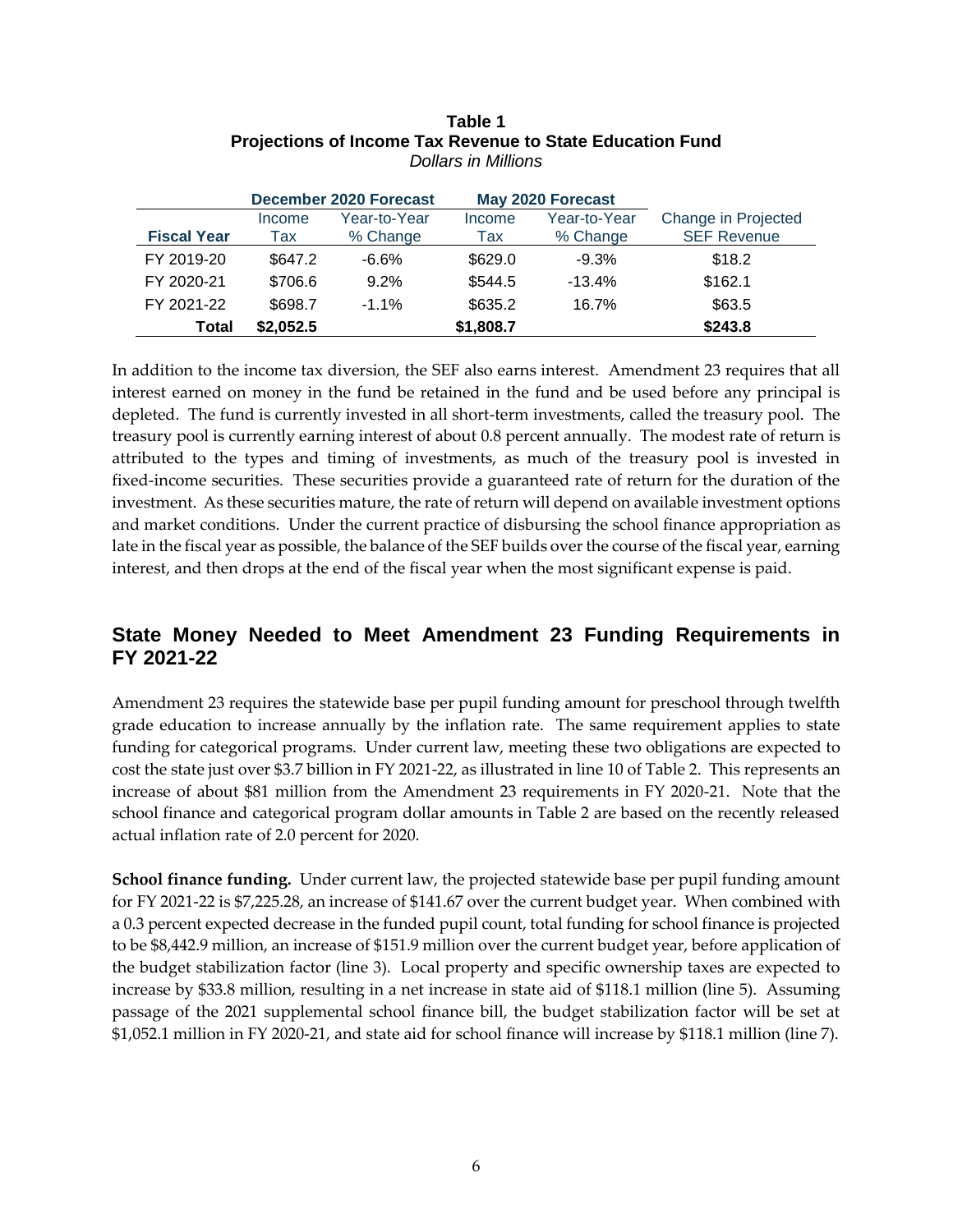**Categorical programs.** Total state funding for categorical programs is estimated at \$351.4 million for FY 2021-22, an increase of 2.0 percent over the prior year, or \$6.9 million (line 9). Total state funding for categorical programs and school finance must therefore increase by a combined \$125.0 million, as reflected in the last row of Table 2.

#### **Table 2 State Money Required to Meet School Finance Act Funding Requirements in FY 2021-22 under Current Law**

Assuming passage of 2021 supplemental school finance bill *Millions of Dollars*

|                |                                                                                                                       | <b>Estimated</b> | <b>Change from</b> |
|----------------|-----------------------------------------------------------------------------------------------------------------------|------------------|--------------------|
|                | <b>Calculation of Funding Amounts</b>                                                                                 | FY 2021-22       | FY 2020-21         |
|                | <b>School Finance Funding</b>                                                                                         |                  |                    |
| 1              | Total funding under the school finance act for base<br>increase of inflation                                          | \$6,420.1        | \$107.8            |
| $\mathcal{P}$  | Plus other factors included in school finance formula,<br>before the Budget Stabilization factor                      | \$2,022.8        | \$44.1             |
| 3              | Equals total program funding before budget stabilization<br>factor                                                    | \$8,442.9        | \$151.9            |
| 4              | Minus property and specific ownership taxes for school<br>finance                                                     | \$3,047.4        | \$33.8             |
| 5              | Equals state aid before budget stabilization factor                                                                   | \$5,395.5        | \$118.1            |
| 6              | Minus budget stabilization factor                                                                                     | (\$1,052.1)      | \$0.0              |
| $\overline{7}$ | Equals state aid for school finance funding                                                                           | \$4,343.4        | \$118.1            |
| 8              | Total school finance funding after BS factor (lines 4+7)                                                              | \$7,390.8        | \$151.9            |
|                | <b>Categorical Programs</b>                                                                                           |                  |                    |
| 9              | Total funding for categorical programs with a 2.0 percent<br>increase in inflation                                    | \$351.4          | \$6.9              |
|                | <b>School Finance Funding Plus Categorical Programs</b>                                                               |                  |                    |
| 10             | Total state funding for school finance base and categorical<br>programs (lines $1 + 9$ ) minus local funding (line 4) | \$3,724.1        | \$80.9             |
| 11             | Total state funding for school finance and categorical<br>programs (lines $7 + 9$ )                                   | \$4,694.8        | \$125.0            |

*Note: Numbers may not sum due to rounding.*

### **Other Revenue to Meet State Funding Requirements under Amendment 23: State Public School Fund**

In addition to General Fund and SEF revenue, other revenue from federal mineral leases and state school trust lands is available to meet the funding requirements of Amendment 23 and the school finance act. These revenue sources are deposited in and appropriated from the State Public School Fund. In addition, beginning in FY 2019-20, 12.5 percent of marijuana sales tax revenue is annually appropriated to the fund. Table 3 shows expected sources of revenue to and obligations from the State Public School Fund in FY 2021-22.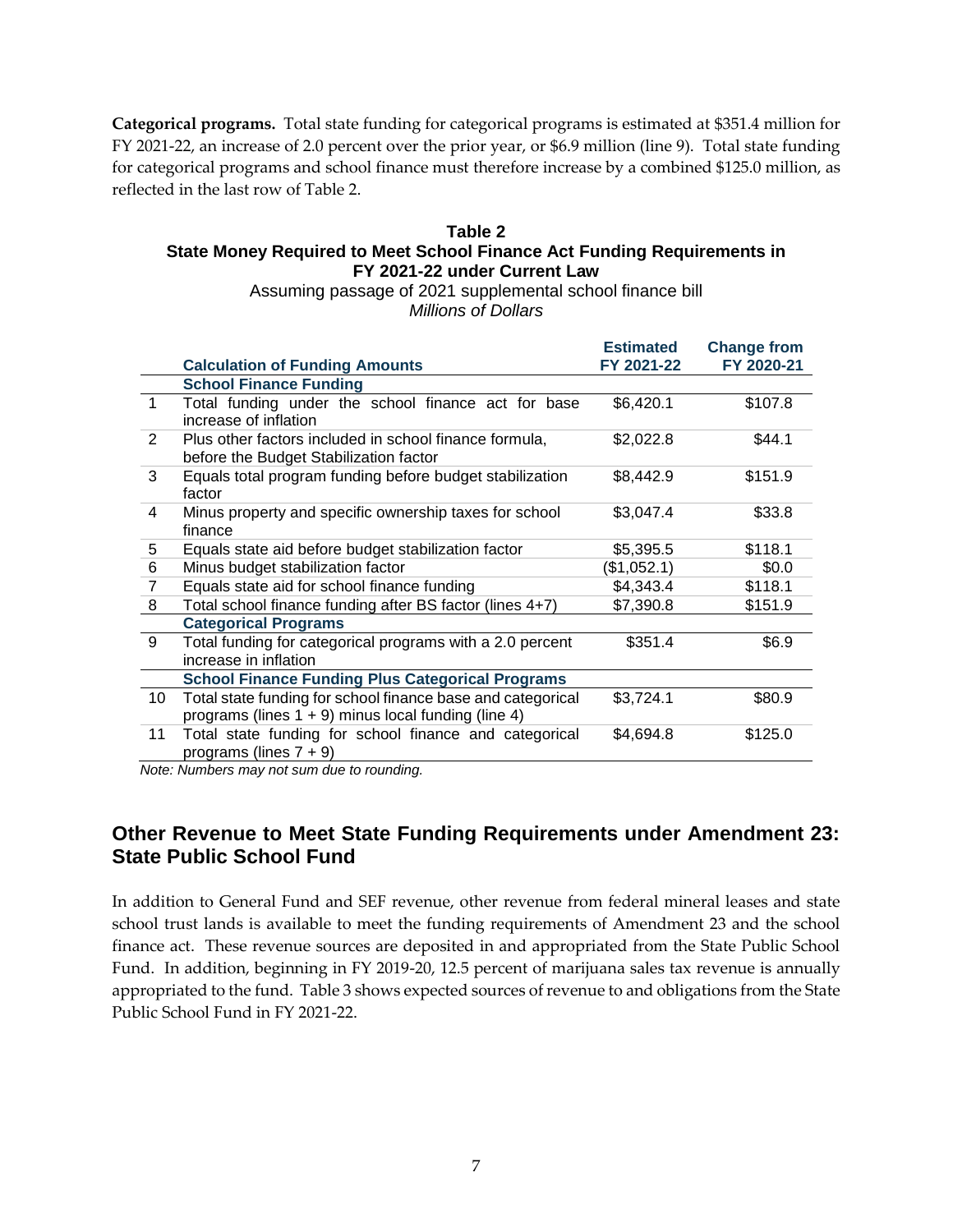#### **Table 3 Expected Revenue Sources for the State Public School Fund** *Millions of Dollars*

|    |                                                            | <b>Estimated</b> |
|----|------------------------------------------------------------|------------------|
|    | <b>Revenue Sources</b>                                     | FY 2021-22       |
|    | <b>Beginning Balance</b>                                   | \$142.0          |
| 2  | Federal Mineral Lease Revenue*                             | \$28.7           |
| 3  | <b>Permanent Trust Fund Interest</b>                       | \$21.0           |
| 4  | <b>State Audit Recoveries</b>                              | \$1.0            |
| 5  | Marijuana Sales Tax Revenue*                               | \$38.2           |
| 6  | Total Revenue to State Public School Fund (sum lines 1-5)  | \$230.9          |
|    |                                                            |                  |
|    | <b>School Finance Payments</b>                             | \$168.5          |
| 8  | <b>Other Appropriations</b>                                | \$19.2           |
| 9  | <b>Targeted Ending Balance</b>                             | \$43.2           |
| 10 | State Public School Fund Total Obligations (sum lines 7-9) | \$230.9          |
|    | $*$ Dooombor 2020 LCC Eqroquat                             |                  |

*\*December 2020 LCS Forecast.*

The estimated amount from the State Public School Fund available in FY 2021-22 for school finance is \$168.5 million (line 7). This amount is based on a beginning balance of \$142.0 million, federal mineral lease deposits of \$28.7 million, Permanent Trust Fund interest of \$21.0 million, \$1.0 million in district audit recoveries, and current expectations of \$38.2 million for marijuana sales tax revenue. This amount also assumes a continuation of \$19.2 million in other appropriations from the fund, and a targeted ending balance of \$43.2 million to account for the marijuana money.

These assumptions have implications for the required appropriations from the General Fund and the State Education Fund. As Table 4 shows, the total state funding requirement for school finance and categoricals in FY 2021-22 is \$4,694.8 million, an increase of \$125.0 million over the prior year. Netting out the available contribution from the State Public School Fund leaves a funding requirement from the General Fund and the SEF of \$4,526.3 million for FY 2021-22, an increase of \$130.3 million compared with the prior year.

#### **Table 4 Other Revenue for School Finance Act Funding Requirements under Current Law** *Millions of Dollars*

|   | <b>Other Revenue Amounts</b>                              | <b>Estimated</b><br>FY 2021-22 | <b>Change from</b><br>FY 2020-21 |
|---|-----------------------------------------------------------|--------------------------------|----------------------------------|
|   | Total state funding required for school finance and       | \$4,694.8                      | \$125.0                          |
|   | categorical programs (Table 2, line 11)                   |                                |                                  |
| 2 | Minus State Public School Fund revenue for school finance | \$168.5                        | $($ \$5.3)                       |
| 3 | Equals General Fund and State Education Fund for school   | \$4,526.3                      | \$130.3                          |
|   | finance and categorical programs (lines 1 - 2)            |                                |                                  |

*Note: Numbers may not sum due to rounding.*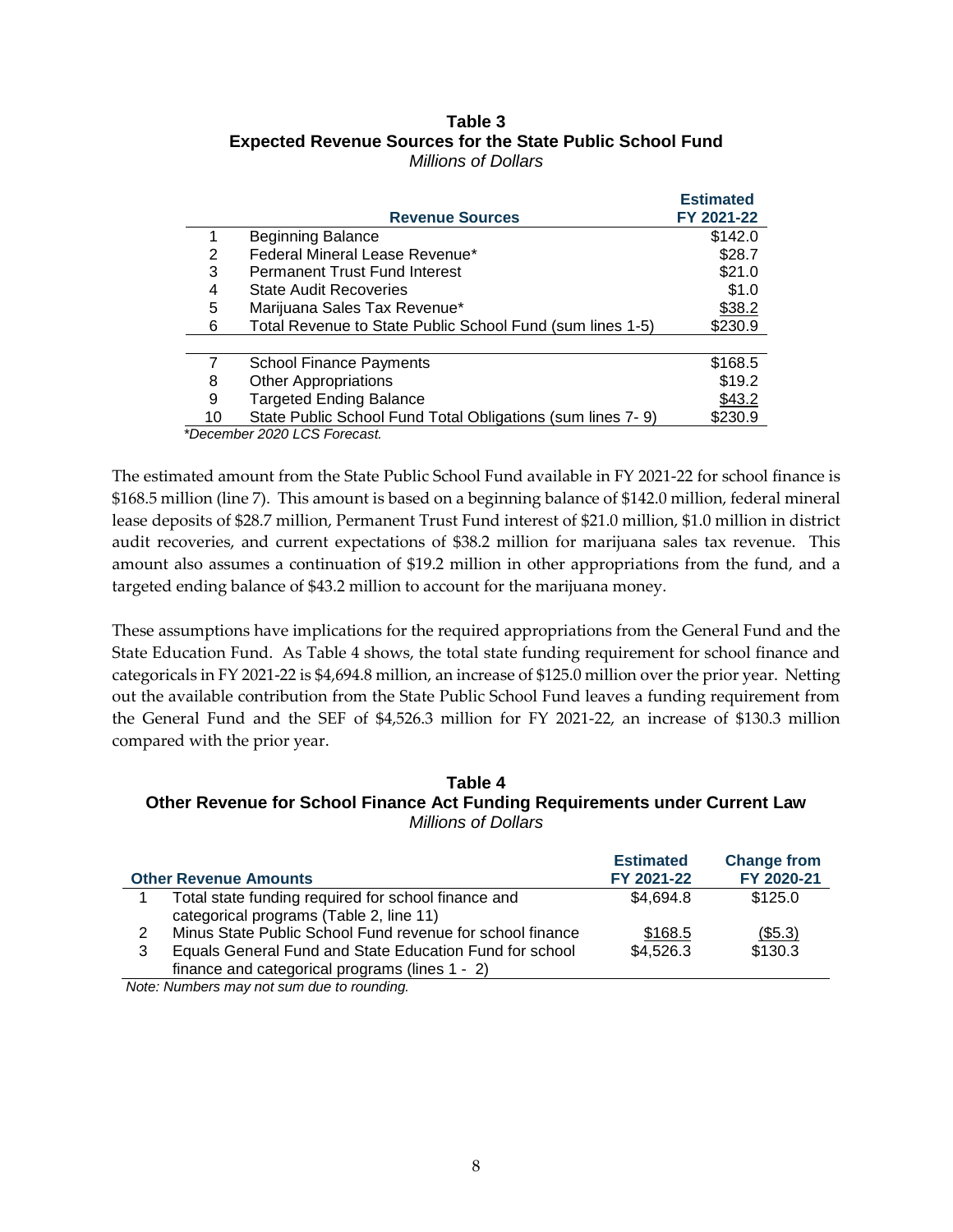### **General Fund and SEF Appropriations and the SEF Fund Balance under Three Scenarios**

This portion of the report presents three different funding scenarios for school finance, how they impact the projected balance of the SEF in FY 2020-21 and FY 2021-22, and what each scenario entails for General Fund support for school finance. These scenarios are intended to address the statutory requirement for an estimate of the maximum amount of money that can be appropriated from the SEF and the minimum amount of money that can be appropriated from the General Fund without adversely affecting the solvency of the SEF. For purposes of defining the solvency of the SEF, a minimum ending balance of \$140 million in FY 2021-22 and \$100 million after that is used to estimate the General Fund and SEF appropriations that will be needed to fund overall increases in school finance.

The first scenario is based on current law and projects the General Fund contribution for school finance over the next two years, assuming the value of the budget stabilization factor remains at \$1,052.1 million. The second scenario reflects the Governor's budget request that the budget stabilization factor fall by \$479.7 million to a level of \$572.4 million in FY 2021-22. The third scenario incorporates both the requested reduction of the budget stabilization factor and the implementation of a second proposal by the Governor: retain an additional \$320 million in the SEF in FY 2021-22. Figure 2 illustrates projected total program funding under each of these funding scenarios.



**Figure 2**

*Source: Legislative Council Staff State Education Fund Model. BSF = Budget Stabilization Factor.*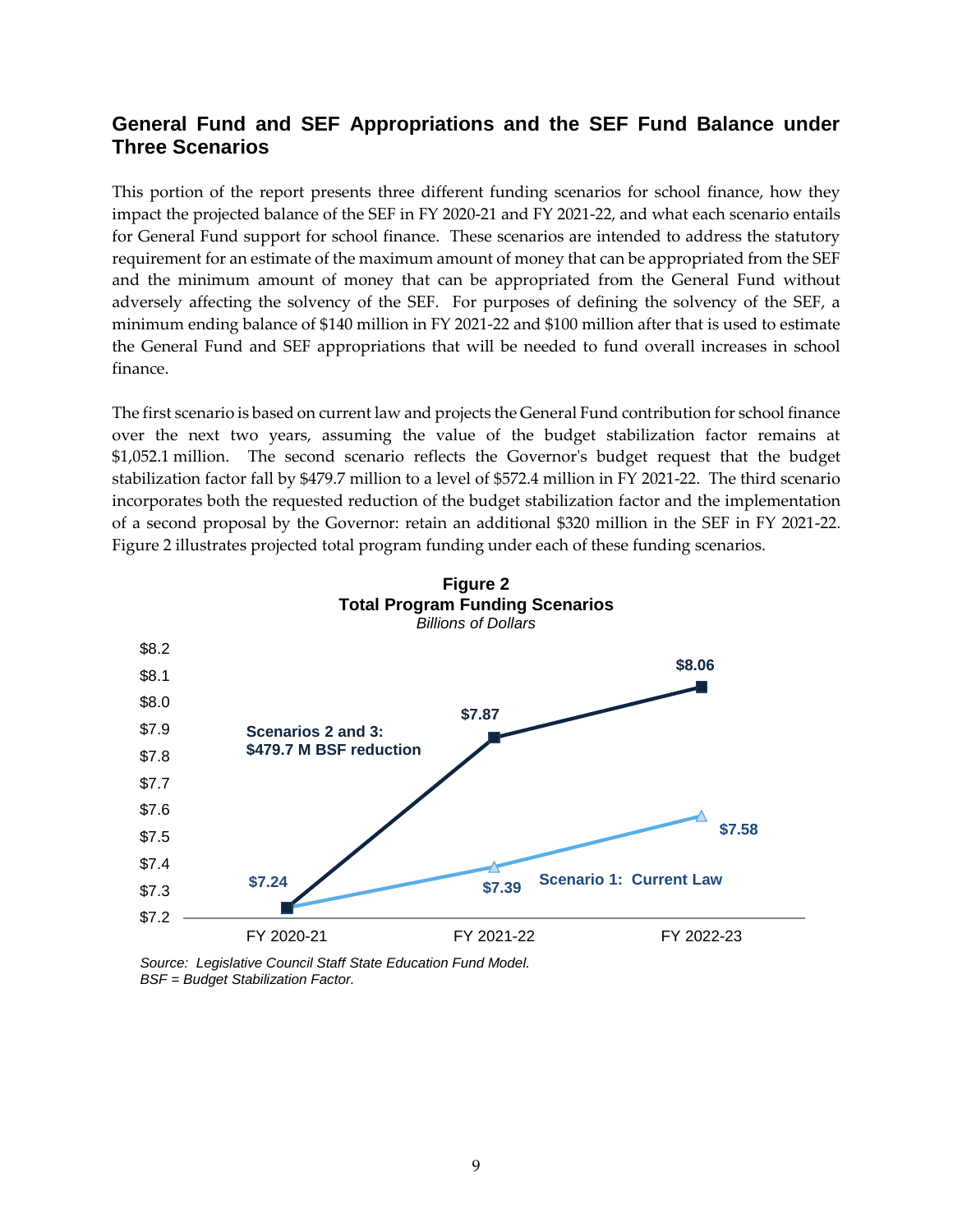**Scenario 1: Current law.** Assuming the supplemental school finance bill is adopted, the budget stabilization factor will be set at \$1,052.1 million in FY 2020-21. If the minimum SEF ending balance at the end of FY 2021-22 is assumed to be \$140 million and \$100 million thereafter, General Fund appropriations will decrease by \$398 million, or 10.59 percent. In FY 2022-23, General Fund appropriations will increase by \$390 million, or 11.62 percent, as the SEF balance falls to \$100 million. Table 5 shows total school finance funding, total state aid, appropriations from the SEF and General Fund, and the corresponding balance of the SEF under this scenario.

#### **Table 5 Scenario 1: SEF Balances under Current Law** Assuming a \$140 million SEF balance in FY 2021-22 and \$100 million thereafter *Millions of Dollars*

| <b>Fiscal</b><br>Year | <b>Total</b><br><b>School</b><br><b>Finance</b><br><b>Funding</b> | <b>Total State</b><br>Aid* | <b>SEF</b><br><b>Appropriation</b> | <b>General Fund</b><br><b>Appropriation</b> | <b>General</b><br><b>Fund</b><br>Change<br>from Prior<br>Year | <b>SEF</b><br><b>Balance</b> |
|-----------------------|-------------------------------------------------------------------|----------------------------|------------------------------------|---------------------------------------------|---------------------------------------------------------------|------------------------------|
| 2020-21               | \$7,238                                                           | \$4,225                    | \$298                              | \$3,753                                     | (\$413)                                                       | \$440                        |
| 2021-22               | \$7,391                                                           | \$4,343                    | \$820                              | \$3,355                                     | (\$398)                                                       | \$140                        |
| 2022-23               | \$7,580                                                           | \$4,474                    | \$561                              | \$3,745                                     | \$390                                                         | \$100                        |
| 2023-24               | \$7,762                                                           | \$4,380                    | \$426                              | \$3,785                                     | \$40                                                          | \$100                        |
| 2024-25               | \$7,938                                                           | \$4,492                    | \$456                              | \$3,867                                     | \$82                                                          | \$100                        |

*\*Includes appropriations from the State Public School Fund.*

**Scenario 2: Budget stabilization factor decreases to \$572.4 million**. If the value of the budget stabilization factor decreases by \$479.7 million in FY 2021-22 and subsequent years following the Governor's request, total program funding will increase correspondingly. With the SEF balance at the same assumed minimum level in FY 2021-22 as scenario one, General Fund appropriations would increase by just over \$82 million in FY 2021-22 year-over-year. In FY 2022-23, General Fund appropriations would increase by \$390 million year-over-year under both current law and this alternate scenario.

**Scenario 3: Budget stabilization factor decreases to \$572.4 million and an additional \$320 million is retained in the SEF**. In addition to buying down the budget stabilization factor by \$479.7 million, the Governor has proposed retaining an additional \$320 million in the SEF in FY 2021-22. The additional money would provide a buffer against higher school finance funding requirements in FY 2022-23. In FY 2021-22, this would increase the SEF ending balance to \$460 million. With the SEF balance at this assumed level in FY 2021-22, General Fund appropriations would increase \$402 million in FY 2021-22 year-over-year. In FY 2022-23, General Fund appropriations would decrease by \$210 million under this alternate scenario year-over-year.

Figure 3 illustrates the year-over-year increase in General Fund support needed for school finance under current law and the two alternate scenarios.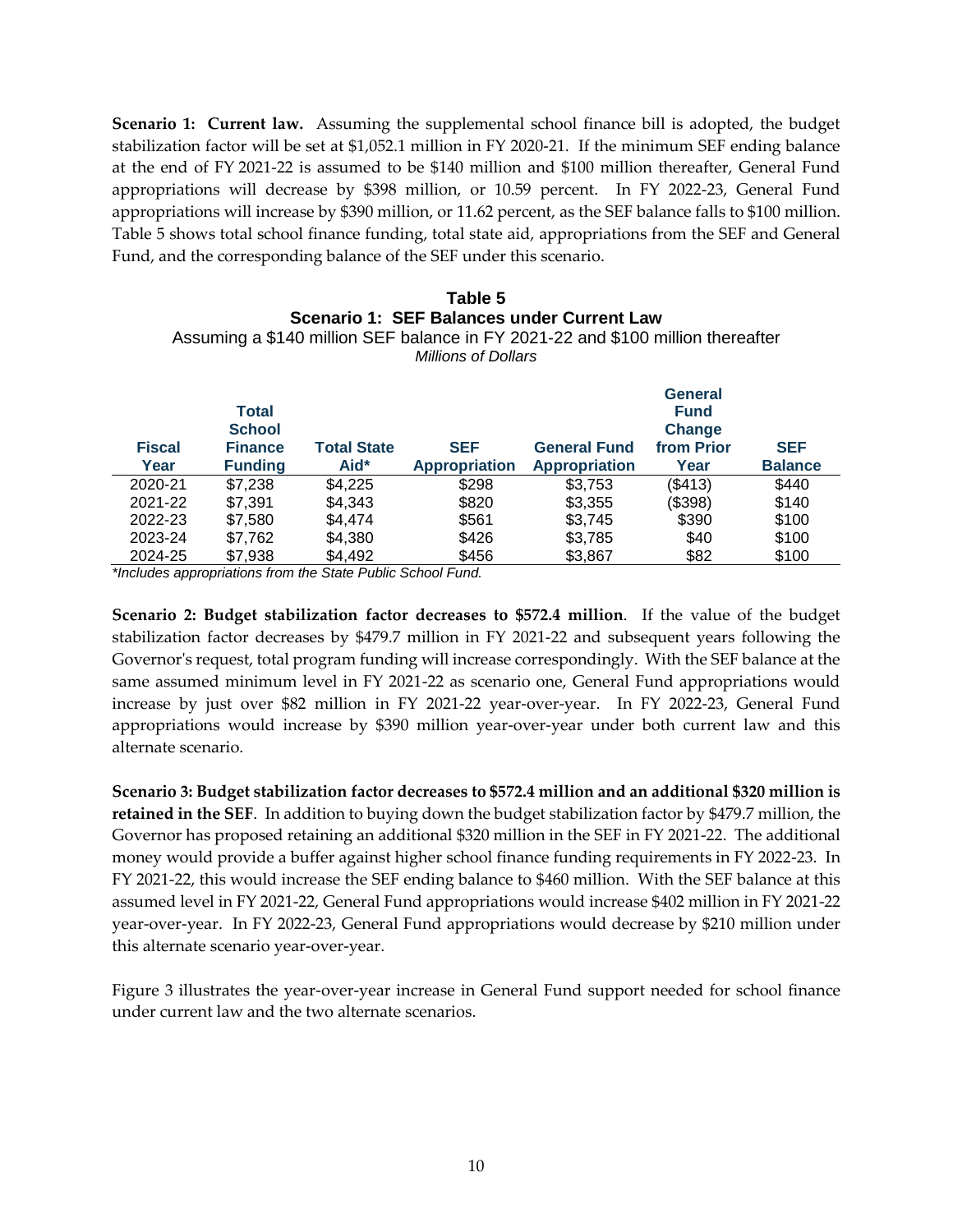\$500 \$402 \$390 \$390 \$400 \$300 \$200 \$82 \$100  $S-$ FY 2022-23 FY FY 2021-22  $$(100)$  $$(200)$  $($210)$  $$ (300)$  $$(400)$  $($413)$  $($397)$  $$ (500)$ 

**Figure 3 Year-over-Year Change in General Fund Appropriations Required for School Finance** *Millions of Dollars*

■ Current Law ■ BSF Buydown ■ BSF Buydown & Higher SEF Balance

*Source: Legislative Council Staff State Education Fund Model. SEF = State Education Fund BSF = Budget Stabilization Factor*

## **Funding for Additional Programs**

The final requirement for this report is an estimate of the impact of various levels of General Fund appropriations above the minimum desired level on the amount of money in the SEF. The purpose of this requirement is to determine whether funding can be provided in FY 2021-22 from the SEF for programs that are permitted but not required by Amendment 23. Given projections for General Fund revenue and SEF balances, it is possible that additional funding could be provided from either source to expand programs, although this may adversely affect school finance funding.

## **Appendices**

Appendix A contains historical data on school finance funding; SEF revenue, appropriations, and fund balances; and General Fund appropriations for school finance. It also shows projected SEF revenue, appropriations, and fund balances, along with General Fund contributions to school finance for the period from FY 2020-21 through FY 2023-24. These projections are based on current law requirements for total school finance funding as reflected in the 2021 supplemental school finance bill, and assume the budget stabilization factor remains at \$1,052.1 million and a minimum SEF balance of \$140 million in FY 2021-22 and \$100 million after that. Appendix B is the text of Amendment 23.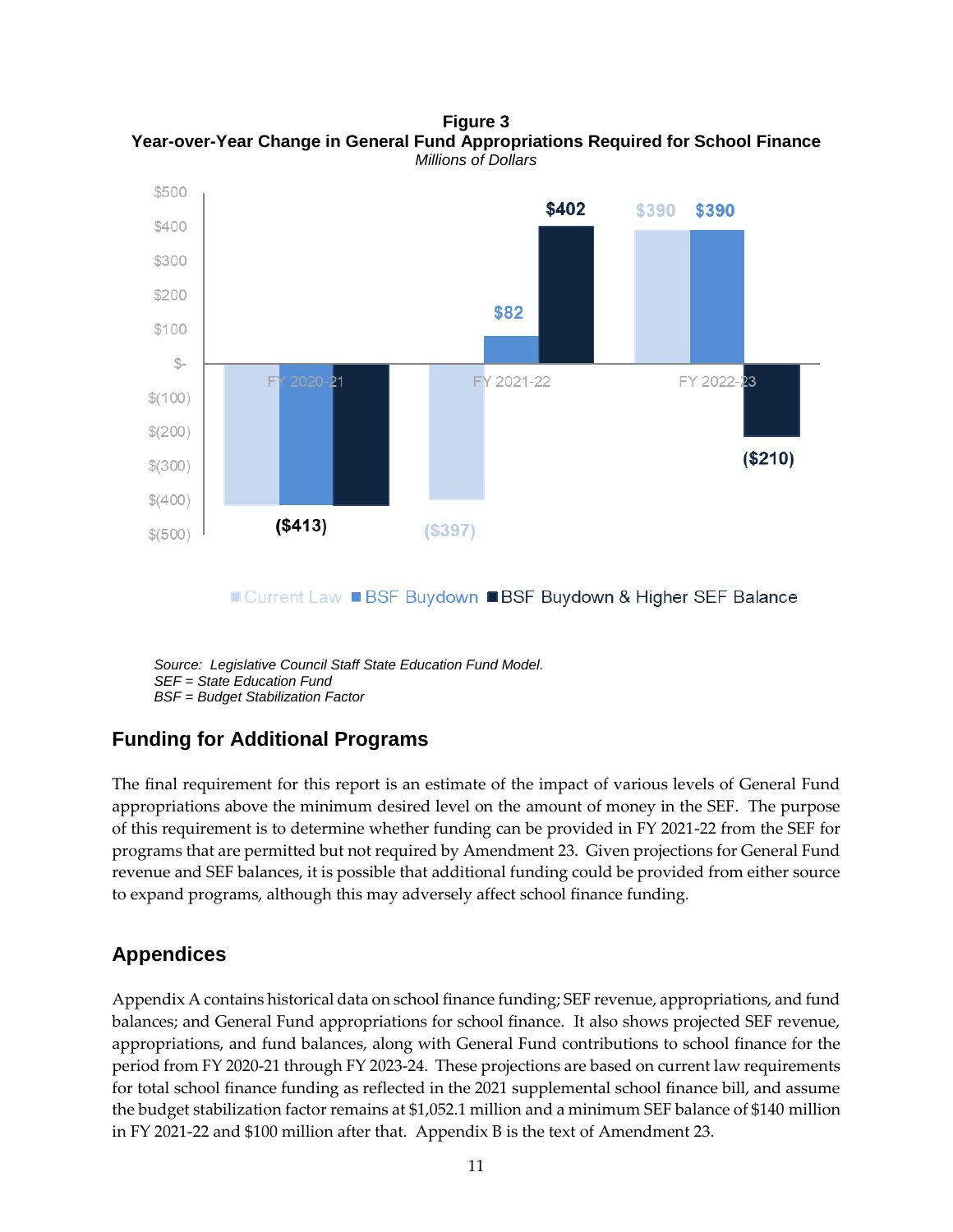### **Estimated Balance of State Education Fund under Current Law**

Assumes passage of 2021 supplemental school finance bill, budget stabilization factor at \$1,052.1 million through FY 2023-24, and minimum \$140 million SEF ending balance in FY 2021-22 and \$100 million thereafter *Dollars in Millions*

| Fiscal<br>Year | Revenue to<br>the State<br>Education<br>Fund | Spending<br>for School<br>Finance | Spending<br>for<br>Categorical<br>Programs | <b>Total State</b><br>Education<br>Fund<br>Spending | Change in<br>Spending<br>from Prior<br>Year | State<br>Education<br>Fund<br>Balance | General<br>Fund Approp<br>for School<br>Finance | Dollar<br>Increase in<br><b>General Fund</b><br>Approp from<br>Prior Year | Percent<br>General Fund<br>Approp from<br>Prior Year | Total<br>School<br><b>Finance Act</b><br>Funding | Change in<br>Spending<br>from Prior<br>Year |
|----------------|----------------------------------------------|-----------------------------------|--------------------------------------------|-----------------------------------------------------|---------------------------------------------|---------------------------------------|-------------------------------------------------|---------------------------------------------------------------------------|------------------------------------------------------|--------------------------------------------------|---------------------------------------------|
| 2001-02        | \$272.90                                     | \$101.60                          | \$7.20                                     | \$154.50                                            | \$154.50                                    | \$298.50                              | \$2,073.40                                      | \$98.70                                                                   | 5.0%                                                 | \$3,857                                          |                                             |
| 2002-03        | \$197.70                                     | \$296.90                          | \$15.70                                    | \$330.70                                            | \$176.20                                    | \$202.40                              | \$2,137.60                                      | \$64.20                                                                   | 3.1%                                                 | \$4,160                                          | \$303                                       |
| 2003-04        | \$278.70                                     | \$316.50                          | \$20.30                                    | \$352.50                                            | \$21.80                                     | \$142.60                              | \$2,247.90                                      | \$110.30                                                                  | 5.2%                                                 | \$4,298                                          | \$138                                       |
| 2004-05        | \$313.90                                     | \$313.40                          | \$23.70                                    | \$347.20                                            | (\$5.30)                                    | \$118.40                              | \$2,342.80                                      | \$94.90                                                                   | 4.2%                                                 | \$4,430                                          | \$132                                       |
| 2005-06        | \$360.80                                     | \$299.90                          | \$25.50                                    | \$335.80                                            | (\$11.40)                                   | \$152.90                              | \$2,480.50                                      | \$137.70                                                                  | 5.9%                                                 | \$4,573                                          | \$143                                       |
| 2006-07        | \$395.40                                     | \$299.80                          | \$26.30                                    | \$336.90                                            | \$1.10                                      | \$225.10                              | \$2,657.70                                      | \$177.20                                                                  | 7.1%                                                 | \$4,790                                          | \$217                                       |
| 2007-08        | \$407.90                                     | \$259.10                          | \$35.50                                    | \$301.40                                            | (\$35.50)                                   | \$349.30                              | \$2,790.50                                      | \$132.80                                                                  | 5.0%                                                 | \$5,069                                          | \$279                                       |
| 2008-09        | \$461.30                                     | \$362.20                          | \$77.40                                    | \$494.20                                            | \$192.80                                    | \$331.00                              | \$2,930.10                                      | \$139.60                                                                  | 5.0%                                                 | \$5,349                                          | \$280                                       |
| 2009-10        | \$329.00                                     | \$339.60                          | \$88.20                                    | \$482.00                                            | (\$12.20)                                   | \$188.20                              | \$3,076.30                                      | \$146.20                                                                  | 5.0%                                                 | \$5,588                                          | \$239                                       |
| 2010-11        | \$592.90                                     | \$284.00                          | \$89.30                                    | \$427.20                                            | (\$54.80)                                   | \$363.40                              | \$2,797.70                                      | (\$278.60)                                                                | $-9.1%$                                              | \$5,442                                          | (\$146)                                     |
| 2011-12        | \$416.70                                     | \$511.10                          | \$93.70                                    | \$654.30                                            | \$227.10                                    | \$133.80                              | \$2,671.80                                      | (\$125.90)                                                                | $-4.5%$                                              | \$5,232                                          | (\$210)                                     |
| 2012-13        | \$545.30                                     | \$345.50                          | \$102.50                                   | \$511.20                                            | (\$143.10)                                  | \$183.40                              | \$2,852.30                                      | \$180.50                                                                  | 6.8%                                                 | \$5,298                                          | \$66                                        |
| 2013-14        | \$1,597.60                                   | \$527.40                          | \$127.10                                   | \$740.90                                            | \$229.70                                    | \$1,048.90                            | \$2,985.30                                      | \$133.00                                                                  | 4.7%                                                 | \$5,527                                          | \$229                                       |
| 2014-15        | \$583.70                                     | \$668.40                          | \$136.50                                   | \$960.20                                            | \$219.30                                    | \$691.40                              | \$3,184.00                                      | \$198.70                                                                  | 6.7%                                                 | \$5,933                                          | \$406                                       |
| 2015-16        | \$547.90                                     | \$630.30                          | \$144.30                                   | \$947.60                                            | (\$12.60)                                   | \$302.30                              | \$3,299.30                                      | \$115.30                                                                  | 3.6%                                                 | \$6,240                                          | \$307                                       |
| 2016-17        | \$565.30                                     | \$467.20                          | \$147.80                                   | \$774.00                                            | (\$173.60)                                  | \$102.20                              | \$3,591.20                                      | \$291.90                                                                  | 8.8%                                                 | \$6,373                                          | \$133                                       |
| 2017-18        | \$642.80                                     | \$228.10                          | \$155.90                                   | \$541.40                                            | (\$232.60)                                  | \$208.70                              | \$3,892.40                                      | \$301.20                                                                  | 8.4%                                                 | \$6,628                                          | \$255                                       |
| 2018-19        | \$718.30                                     | \$404.00                          | \$166.00                                   | \$760.50                                            | \$219.10                                    | \$176.00                              | \$3,921.90                                      | \$29.50                                                                   | 0.8%                                                 | \$7,067                                          | \$439                                       |
| 2019-20        | \$687.50                                     | \$406.70                          | \$173.70                                   | \$714.20                                            | (\$46.30)                                   | \$153.50                              | \$4,166.40                                      | \$244.50                                                                  | 6.2%                                                 | \$7,606                                          | \$539                                       |
| 2020-21        | \$910.70                                     | \$297.90                          | \$180.70                                   | \$627.90                                            | (\$86.30)                                   | \$440.40                              | \$3,752.90                                      | (\$413.50)                                                                | $-9.9%$                                              | \$7,238                                          | (\$368)                                     |
| 2021-22        | \$850.60                                     | \$819.50                          | \$187.60                                   | \$1,153.40                                          | \$525.50                                    | \$140.00                              | \$3,355.30                                      | (\$397.60)                                                                | $-10.6%$                                             | \$7,391                                          | \$153                                       |
| 2022-23        | \$859.50                                     | \$560.70                          | \$195.30                                   | \$902.50                                            | $(\$250.90)$                                | \$100.00                              | \$3,745.20                                      | \$389.90                                                                  | 11.6%                                                | \$7,580                                          | \$189                                       |
| 2022-23        | \$770.90                                     | \$426.00                          | \$203.60                                   | \$775.50                                            | (\$127.00)                                  | \$100.00                              | \$3,785.30                                      | \$40.10                                                                   | 1.1%                                                 | \$7,762                                          | \$182                                       |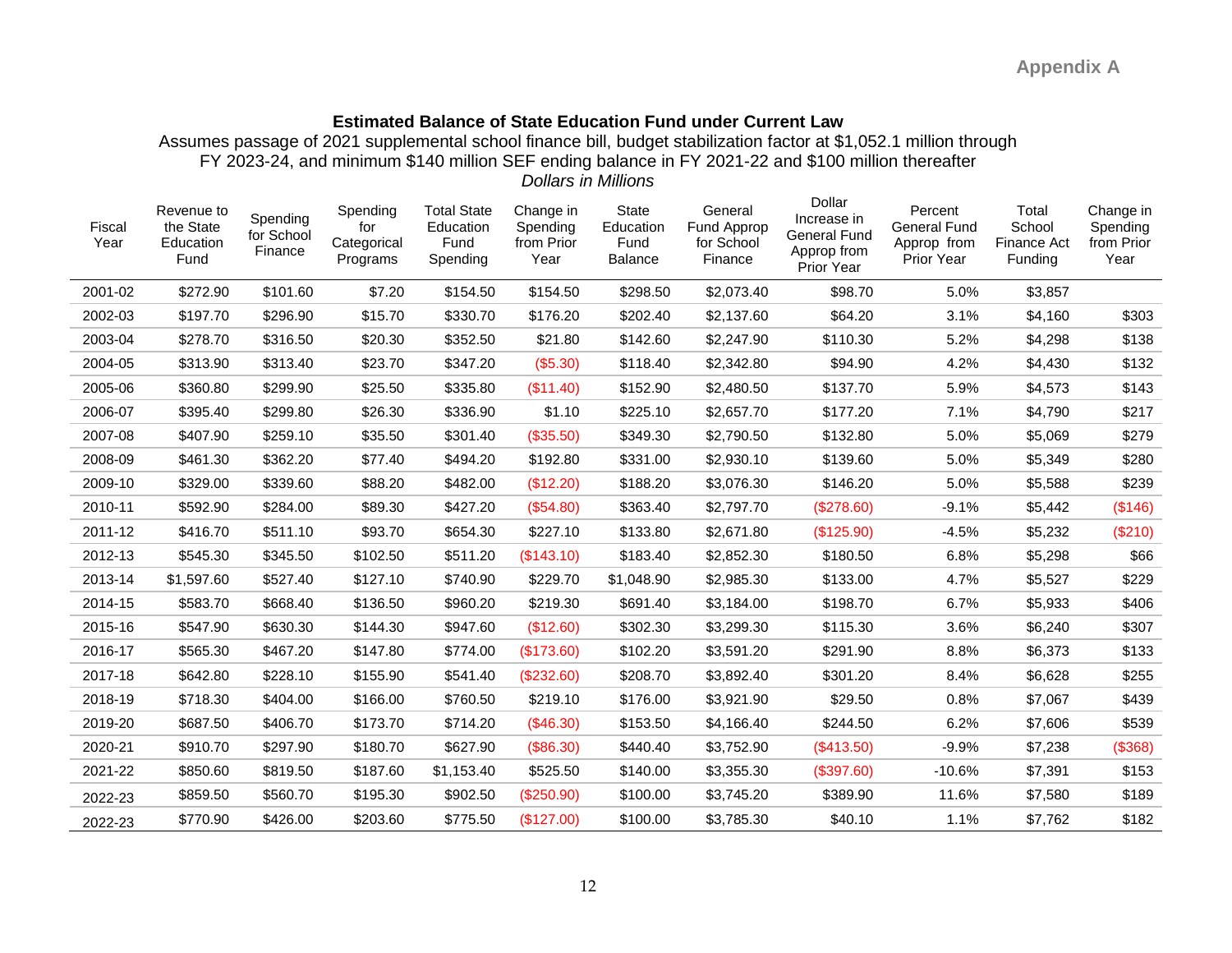#### **Article IX, Section 17 Colorado Constitution**

Section 17. Education - Funding. (1) Purpose. In state fiscal year 2001-2002 through state fiscal year 2010-2011, the statewide base per pupil funding, as defined by the Public School Finance Act of 1994, article 54 of title 22, Colorado Revised Statutes on the effective date of this section, for public education from preschool through the twelfth grade and total state funding for all categorical programs shall grow annually at least by the rate of inflation plus an additional one percentage point. In state fiscal year 2011-2012, and each fiscal year thereafter, the statewide base per pupil funding for public education from preschool through the twelfth grade and total state funding for all categorical programs shall grow annually at a rate set by the general assembly that is at least equal to the rate of inflation.

(2) Definitions. For purposes of this section: (a) "Categorical programs" include transportation programs, English language proficiency programs, expelled and at-risk student programs, special education programs (including gifted and talented programs), suspended student programs, vocational education programs, small attendance centers, comprehensive health education programs, and other current and future accountable programs specifically identified in statute as a categorical program.

(b) "Inflation" has the same meaning as defined in article X, section 20, subsection (2), paragraph (f) of the Colorado constitution.

(3) Implementation. In state fiscal year 2001-2002 and each fiscal year thereafter, the general assembly may annually appropriate, and school districts may annually expend, monies from the state education fund created in subsection (4) of this section. Such appropriations and expenditures shall not be subject to the statutory limitation on general fund appropriations growth, the limitation on fiscal year spending set forth in article X, section 20 of the Colorado constitution, or any other spending limitation existing in law.

(4) State Education Fund Created. (a) There is hereby created in the department of the treasury the state education fund. Beginning on the effective date of this measure, all state revenues collected from a tax of one third of one percent on federal taxable income, as modified by law, of every individual, estate, trust and corporation, as defined in law, shall be deposited in the state education fund. Revenues generated from a tax of one third of one percent on federal taxable income, as modified by law, of every individual, estate, trust and corporation, as defined in law, shall not be subject to the limitation on fiscal year spending set forth in article X, section 20 of the Colorado constitution. All interest earned on monies in the state education fund shall be deposited in the state education fund and shall be used before any principal is depleted. Monies remaining in the state education fund at the end of any fiscal year shall remain in the fund and not revert to the general fund.

(b) In state fiscal year 2001-2002, and each fiscal year thereafter, the general assembly may annually appropriate monies from the state education fund. Monies in the state education fund may only be used to comply with subsection (1) of this section and for accountable education reform, for accountable programs to meet state academic standards, for class size reduction, for expanding technology education, for improving student safety, for expanding the availability of preschool and kindergarten programs, for performance incentives for teachers, for accountability reporting, or for public school building capital construction.

(5) Maintenance of Effort. Monies appropriated from the state education fund shall not be used to supplant the level of general fund appropriations existing on the effective date of this section for total program education funding under the Public School Finance Act of 1994, article 54 of title 22,